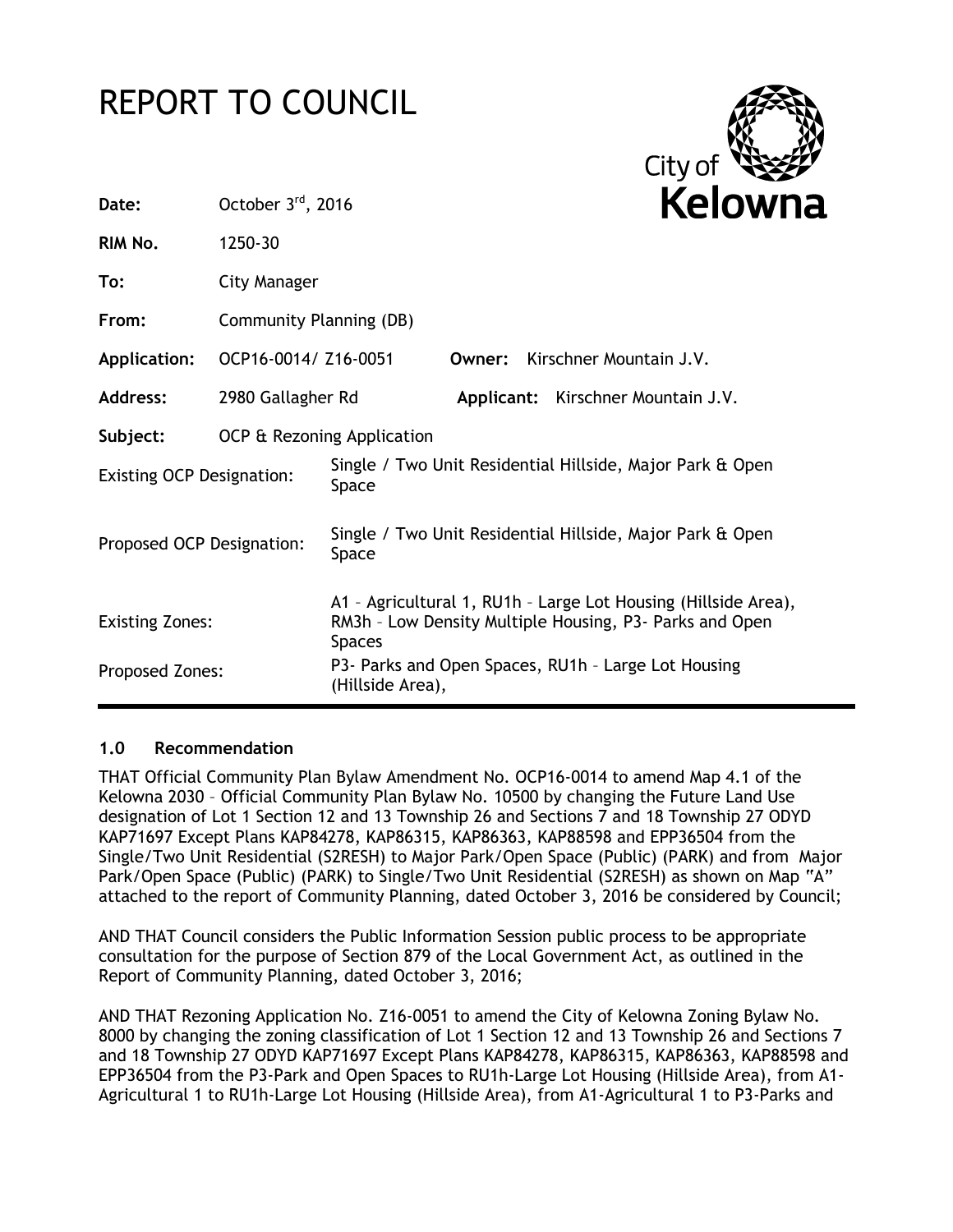Open Spaces, from RM3h-Low Density Multiple Housing to RU1h-Large Lot Housing (Hillside Area), from RM3h-Low Density Multiple Housing to P3-Parks and Open Spaces, and from RU1h-Large Lot Housing (Hillside Area) to P3-Park and Open Spaces as shown on Map "B" attached to the report of Community Planning, dated October 3, 2016 be considered by Council;

AND THAT the Official Community Plan Bylaw Amendment and the Zone Amending Bylaw be forwarded to a Public Hearing for further consideration;

AND FURTHER THAT final adoption of the Zone Amending Bylaw be considered subsequent to the requirements of the Development Engineering Branch being completed to their satisfaction

# **2.0 Purpose**

To amend the Official Community Plan Future Land Use Designation and to rezone portions of the subject properties in order to accommodate the development of a single family subdivision.

# **3.0 Community Planning**

This application is before Council requesting approval to amend the OCP future land use designation and rezone portions of the Kirschner Mountain Development. The detailed lot configuration and road design has now been created for this portion and this application is intended to align the zoning and OCP designations with the proposed lot layout. The overall proposal is in general accordance with the Official Community Plan and will result in a net gain in natural open space.

Planning staff have completed a detailed review of this proposed OCP and rezoning amendment and have been working with the applicant to ensure long term protection of steep slopes and environmental features. In addition, staff requested the applicant to provide a 15m buffer between agricultural land and the proposed residential development on the eastern portion of the subject property. Staff will work with the applicant through the development permit and subdivision process to ensure the above mention comments as well as the technical comments identified under section 5.0 of this report are met.

The proposed amendments are to reflect the more detailed site development that has resulted in the proposed subdivision layout.

#### **4.0 Proposal**

#### 4.1 Project Description

The applicant is proposing to amend the OCP future land use designation and rezone parts of the subject properties required to facilitate the development of the next phase of the Kirschner Development.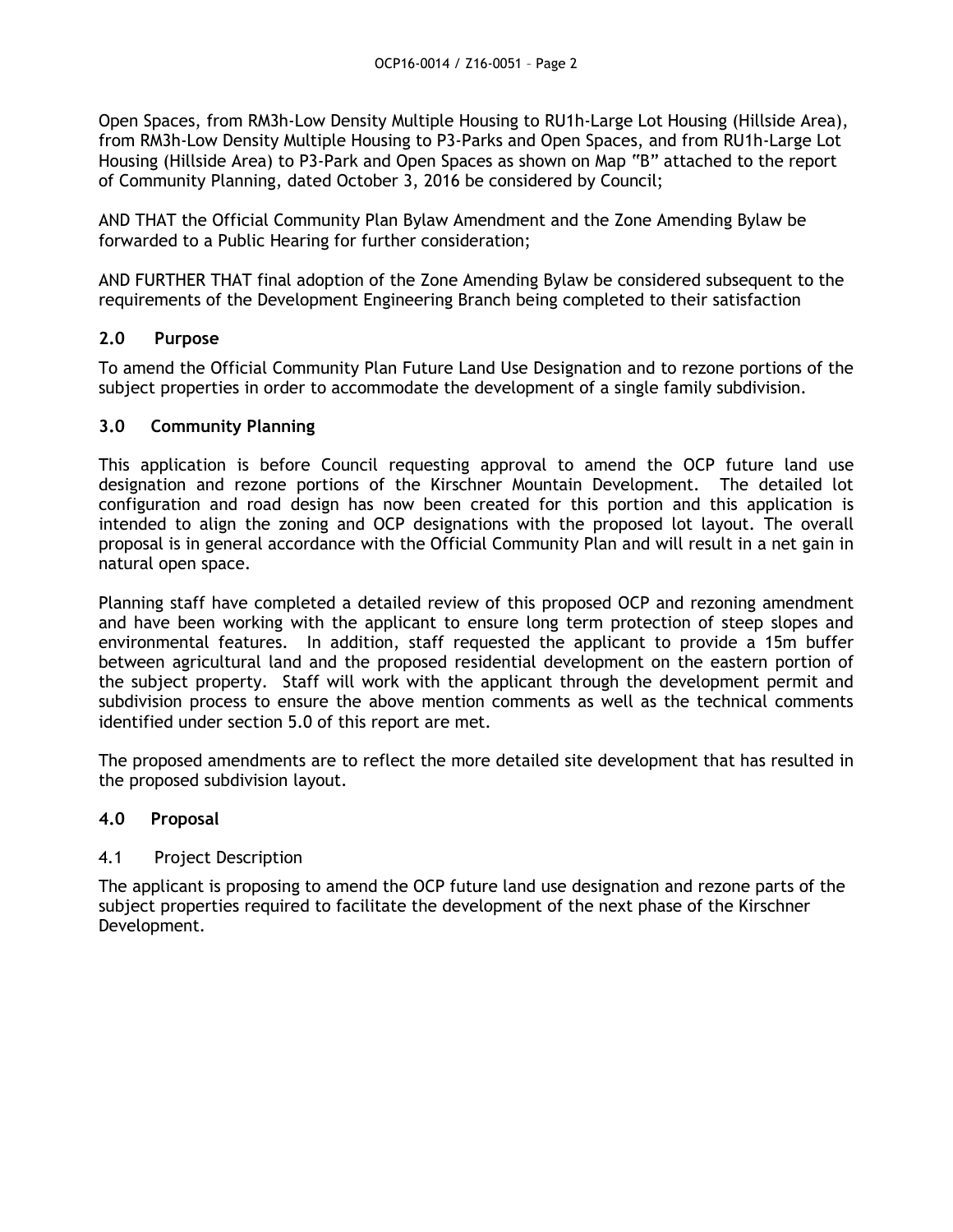# 4.2 Site Context

# **Subject Property Map:**



The subject property is located in the Kirshner Mountain development in a predominantly single family neighbourhood. Adjacent land uses are as follows:

| <b>Orientation</b> | <b>Zoning</b>                            | <b>Land Use</b>             |
|--------------------|------------------------------------------|-----------------------------|
| <b>North</b>       | RU1h - Large Lot Housing (Hillside Area) | Single/Two Unit Residential |
| East               | A1 - Agricultural 1                      | Agricultural                |
| South              | A1 - Agricultural 1                      | Agricultural                |
| West               | RU1h - Large Lot Housing (Hillside Area) | Single/Two Unit Residential |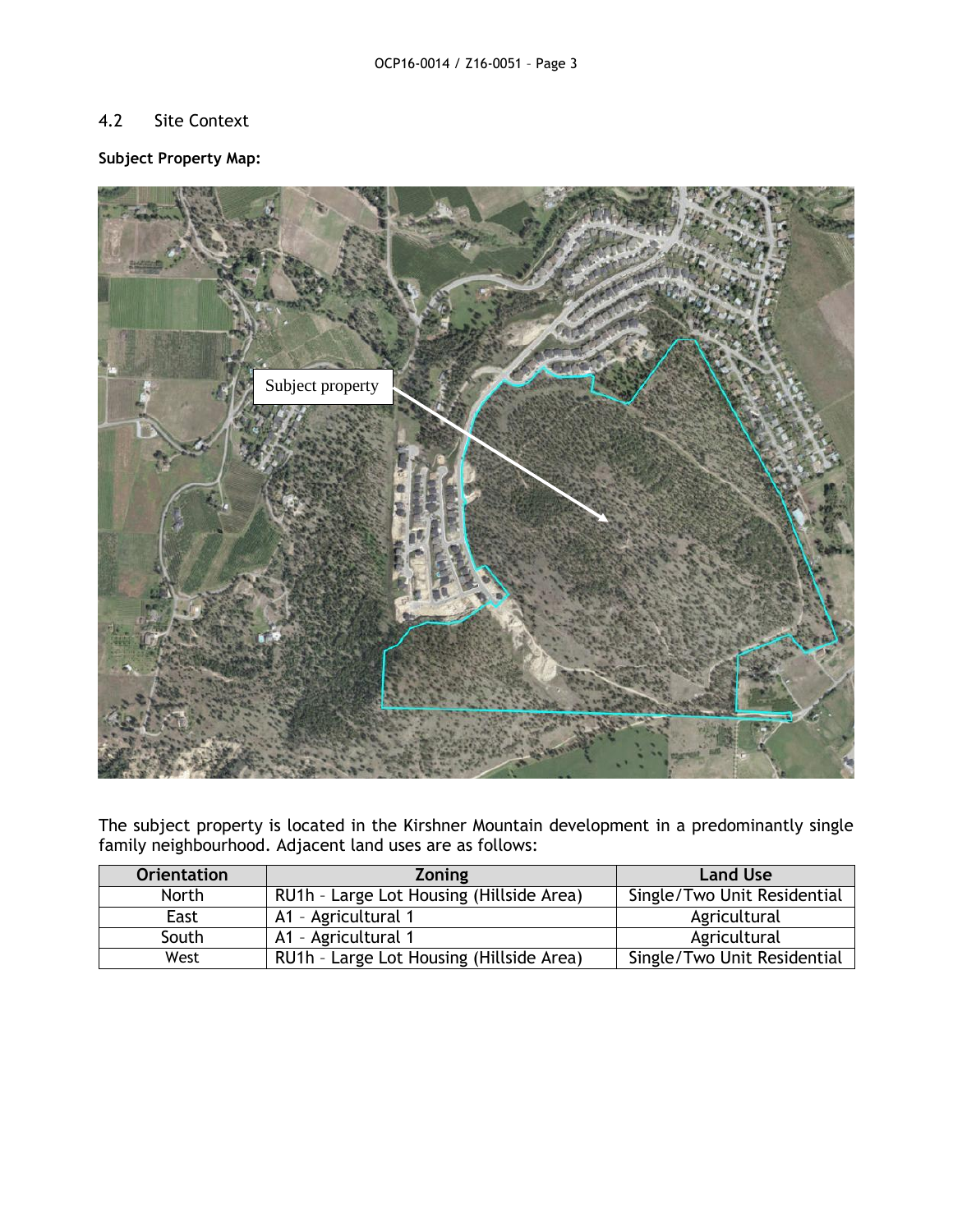# **5.0 Current Development Policies**

# 2.1 Kelowna Official Community Plan (OCP)

# **Future Land Use**

Single/Two Unit Residential (S2RES)<sup>1</sup>: Single detached homes for occupancy by one family, single detached homes with a secondary suite or carriage house, semi-detached buildings used for two dwelling units, modular homes, and those complementary uses (i.e. minor care centres, minor public services / utilities, and neighbourhood parks), which are integral components of urban neighbourhoods. This designation applies to suburban hillside areas where slopes are over 20%. Subdivisions on hillsides over 20% slope will be required to rezone to a hillside zone.

#### **Development Process**

Sensitive Infill.<sup>2</sup> Encourage new development or redevelopment in existing residential areas to be sensitive to or reflect the character of the neighborhood with respect to building design, height and siting.

Housing Mix.<sup>3</sup> Support a greater mix of housing unit size, form and tenure in new multi-unit residential and mixed use developments.

# **5.0 Technical Comments**

Most of the technical comments will be addressed at subdivision preliminary layout review stage. However, the following comments are included for Council's information.

#### 5.1 Park comments

- Cross walks will be required wherever a trail crosses or exits onto local road
- Trail alignments will be confirmed in the field by GPS and approved by staff
- Several public access walkways will be required for maintenance and pedestrian access to park land. These walkways will be required to be built to subdivision standards and include a 1.2 m high black vinyl coated chain link fencing 6 inches inside private property lines
- The neighborhood park will be dedicated to the City of Kelowna at time of final subdivision approval
- Interim access, until a through road is constructed needs to be provided for the public between the natural area park and neighborhood park
- Trail connections to correspond with proposed utility right of ways where appropriate
- Crosswalk over Loseth Rd to correspond with the existing trail leading to the Bella Vista park
- Barrier curb required on all park/road frontages
- Water service to the neighborhood park to be provided by the developer prior to final subdivision approval
- Applicant to build trail network as per OCP amendment OCP15-0015.

<sup>-</sup><sup>1</sup> City of Kelowna Official Community Plan - Future Land Use Chapter.

<sup>&</sup>lt;sup>2</sup> City of Kelowna Official Community Plan, Policy 5.22.6 (Development Process Chapter).

<sup>&</sup>lt;sup>3</sup> City of Kelowna Official Community Plan, Policy 5.22.11 (Development Process Chapter).